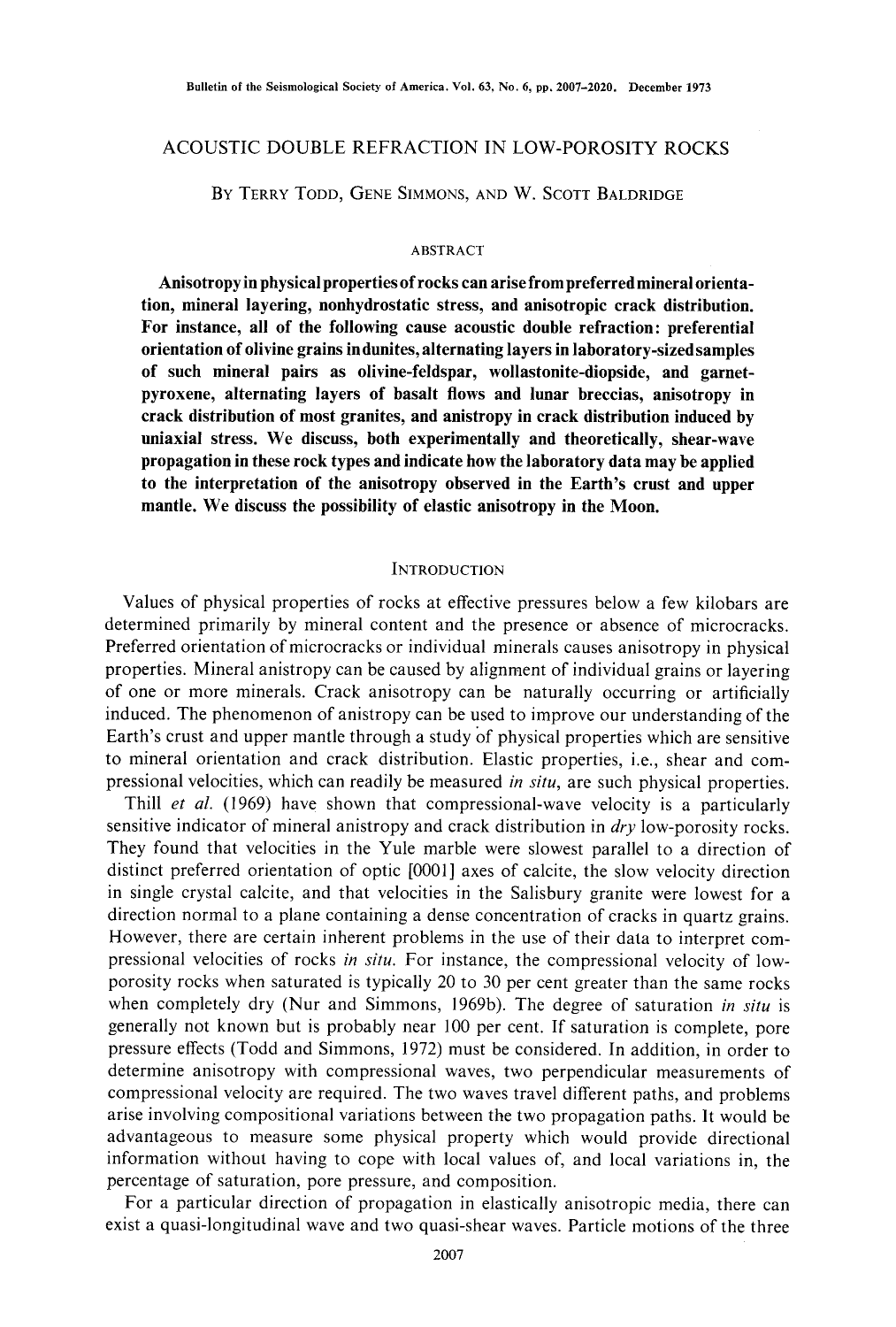waves are perpendicular to each other and generally neither parallel nor perpendicular to the propagation direction. Although shear waves with high signal-to-noise ratios can" readily be produced and monitored in laboratory experiments, shear waves with equally high signal-to-noise ratios are extremely difficult to obtain in the field. Shear waves, being late arrivals, are often masked by noise due to compressional waves and surface waves. However, when shear velocities can be measured *in situ,* they provide more information about anistropy than compressional-wave velocities. The velocity difference between vertically and horizontally polarized shear waves is explicitly related to the magnitude and symmetry of mineral and crack anisotropy. The degree of saturation has negligible effect on shear velocity at seismic frequencies (Nur and Simmons, 1969b). Therefore, the interpretation of shear data in terms of the intrinsic physical properties of the rock and crack distribution is the same regardless of the degree of saturation. Also, because only one propagation path is used, compositional variations along the path and the effect of pore pressure do not change the magnitude of the difference between the vertically and horizontally polarized waves. We conclude that shear-wave velocities of rocks *in situ*  hold high potential for the study of rocks.

In laboratory studies, acoustic double refraction, or the arrival of two shear waves of different velocities, has previously been observed in single crystals (Simmons and Birch, 1963), in rocks with stress-induced anisotropy in crack distribution (Nur and Simmons, 1969a), and in rocks with anistropy in mineral orientation (Christensen and Ramananantoandro, 1971). In addition, Simmons (1964) and Tilman and Bennett (1972) report variations in shear velocity with orientation that exceed 10 per cent for several rocks, but they do not discuss the origin of the anistropy. We report new data for double refraction in a granite having naturally occurring crack anisotropy.

*In situ* double refraction has been observed in small scale refraction surveys over hundreds of meters (Jolly, 1956) and in large scale seismic studies over thousands of kilometers (Byerly, 1938). On the basis of the laboratory studies of acoustic double refraction, we suggest that *in situ* observations of double refraction can be used to study anisotropy in the Earth's crust and upper mantle and to determine the cause of anisotropy, mineral or crack.

## SINGLE CRYSTALS

Consider a plane shear wave with known polarization  $P$  incident on the surface of a single crystal with direction cosines  $l_1$ ,  $l_2$ , and  $l_3$ . Wave propagation in the crystal is described by the Christoffel equation (Hearmon, 1961)

$$
\left|\Gamma_{ij} - \delta_{ij} \rho v^2\right| = 0\tag{1}
$$

where  $\Gamma_{ij}$ , the Christoffel stiffnesses, are related to the elastic constants and depend on direction,  $\rho$  is density, and v is velocity. The solution of this cubic equation for a given direction shows that one compressional and two shear waves can propagate. Hence, the incident shear wave is resolved into two shear waves that travel along the same path with different velocities. The particle motions of the two waves are perpendicular to each other, but generally not perpendicular to the direction of propagation. The shear waves are quasi-shear waves, having distinct energy flux vectors and different velocities. The phenomenon is called acoustic double refraction (Waterman and Teutonico, 1957), and we will use the abbreviation ADR.

In their measurement of the elastic constants of the cubic crystal pyrite, Simmons and Birch (1963) observed ADR. A shear wave polarized in the (111) direction was transmitted along the (110) direction. If the displacement of the input wave were in the (001) or ( $\overline{1}10$ )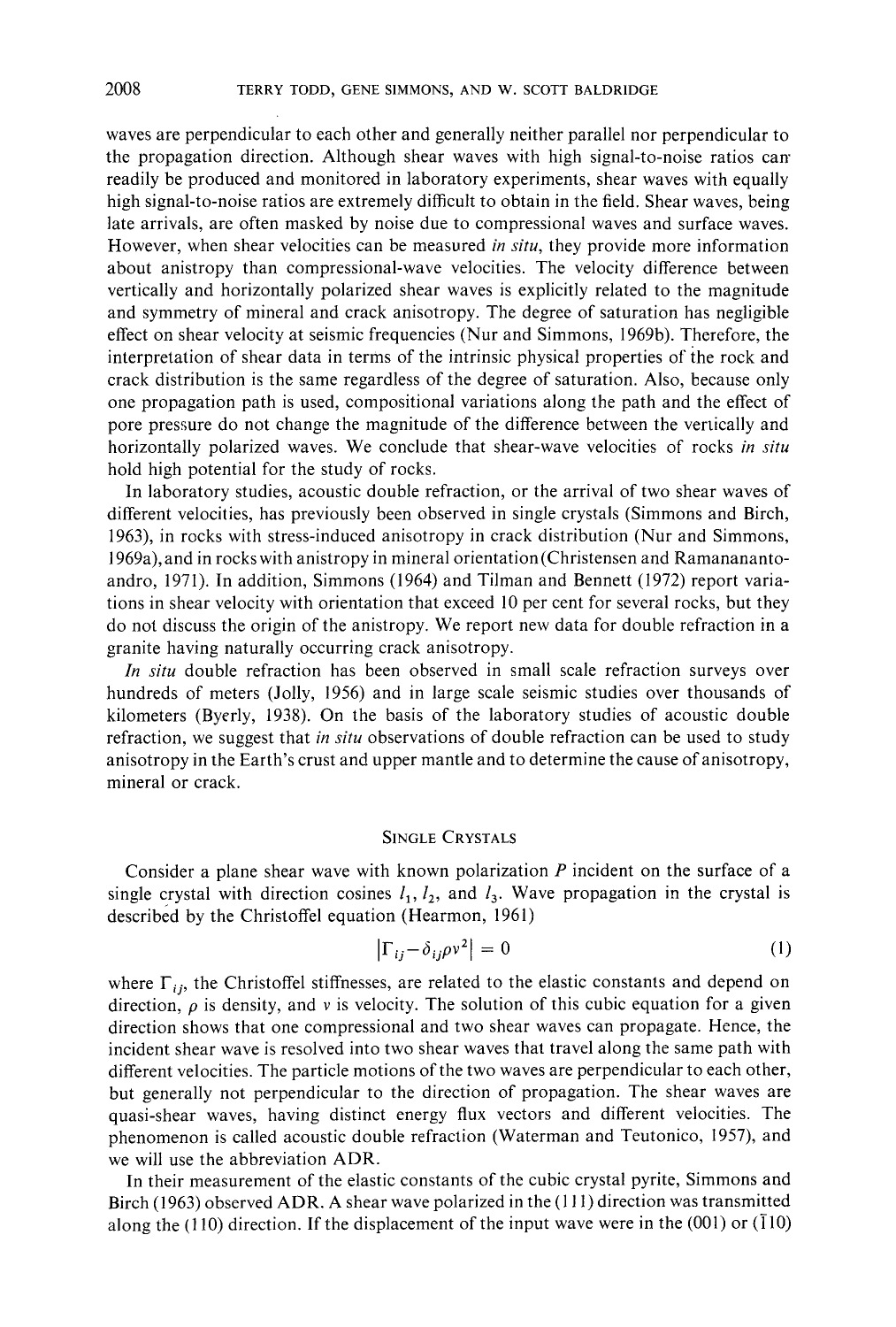direction, only a single shear arrival of velocity  $(C_{44}/\rho)^{1/2}$  or  $[(C_{11}-C_{12})/2\rho]^{1/2}$ , respectively, would be visible. However, at the intermediate  $(111)$  polarization, the motion of the input wave was resolved into the two components, recognized by Simmons and Birch as two distinct shear arrivals traveling with the above velocities and a series of reflections of the initial pulses.

Single crystal data can be used to illustrate the way in which seismic anisotropy in rocks can be studied. Consider wave propagation along the (110) direction of a cubic crystal. The velocities are

$$
V_p = \left[\frac{1/2(C_{11} + C_{12}) + C_{44}}{\rho}\right]^{1/2} \tag{2}
$$

$$
V_{s1} = \left[\frac{C_{44}}{\rho}\right]^{1/2} \tag{3}
$$

$$
V_{s2} = \left[\frac{C_{11} - C_{12}}{2\rho}\right]^{1/2} \tag{4}
$$

and a measurement of the three velocities along this single direction is sufficient to determine the full set of elastic constants  $(C_{11}, C_{12},$  and  $C_{44}$ ). Similarly, when shear waves propagate through rock, any anistropy causes a difference in the shear velocities. Measurement of shear velocities, therefore, gives information about the anistropy.

## ANISOTROPY IN MINERAL ORIENTATION

Anisotropy in the elastic properties of many igneous rocks is caused by a preferred orientation of individual mineral grains in the rocks (Birch, 1960 and Brace, 1965), For example, the intrinsic velocities of some ultra-basic rocks are influenced by a preferred orientation of olivine grains. Birch (1960, 1961) and Simmons (1964) noted anisotropies in compressional and shear velocities of dunites at high pressure that exceeded 10 per cent. Christensen (1966) and Crosson and Lin (1971) correlated this anisotropy with preferred orientation of olivine grains in two dunites, and Christensen (1971) showed that this anisotropy exists in *silu* throughout the Twin Sisters dunite in Washington State. Ernst (1935), Brothers and Rodgers (1969), and numerous other authors showed a similar preferred orientation of olivine fabric in many ultra-basic nodules. In addition, through a series of high-temperature compression tests on dunite, peridotite, and olivine powder, Ave'Lallement and Carter (1970), Carter *el al.* (1972), and Baker and Carter (1972), have produced samples experimentally which show preferred mineral orientation.

Acoustic double refraction, caused by mineral orientation, has been documented by Christensen and Ramananantoandro (1971) in a comprehensive study of the Twin Sisters dunite. Their fabric diagrams for the Twin Sisters dunite show a distinct concentration of olivine  $\bar{a}$  axes, surrounded at 90° by girdles of  $\bar{b}$  and  $\bar{c}$  axes. [Stonely (1949) termed this symmetry transverse anisotropy. For a comprehensive discussion of types of anisotropy in rocks see Paterson and Weiss (1961).] Due to the large directional variations in compressional and shear velocity in single crystal olivine (Verma, 1960), the anisotropy of the fabric in the Twin Sisters dunite causes acoustic double refraction.

The anisotropy and double refraction of the Twin Sisters dunite are attributed to mineral anisotropy because the anisotropy remains at high pressures of 5 to 10 kb where microcracks are closed. Christensen and Ramananantoandro (1971) illustrated acoustic double refraction in the Twin Sisters dunite by propagating a shear wave normal to the  $\bar{a}$  axis, the fast compressional velocity direction, and rotating the polarization of the input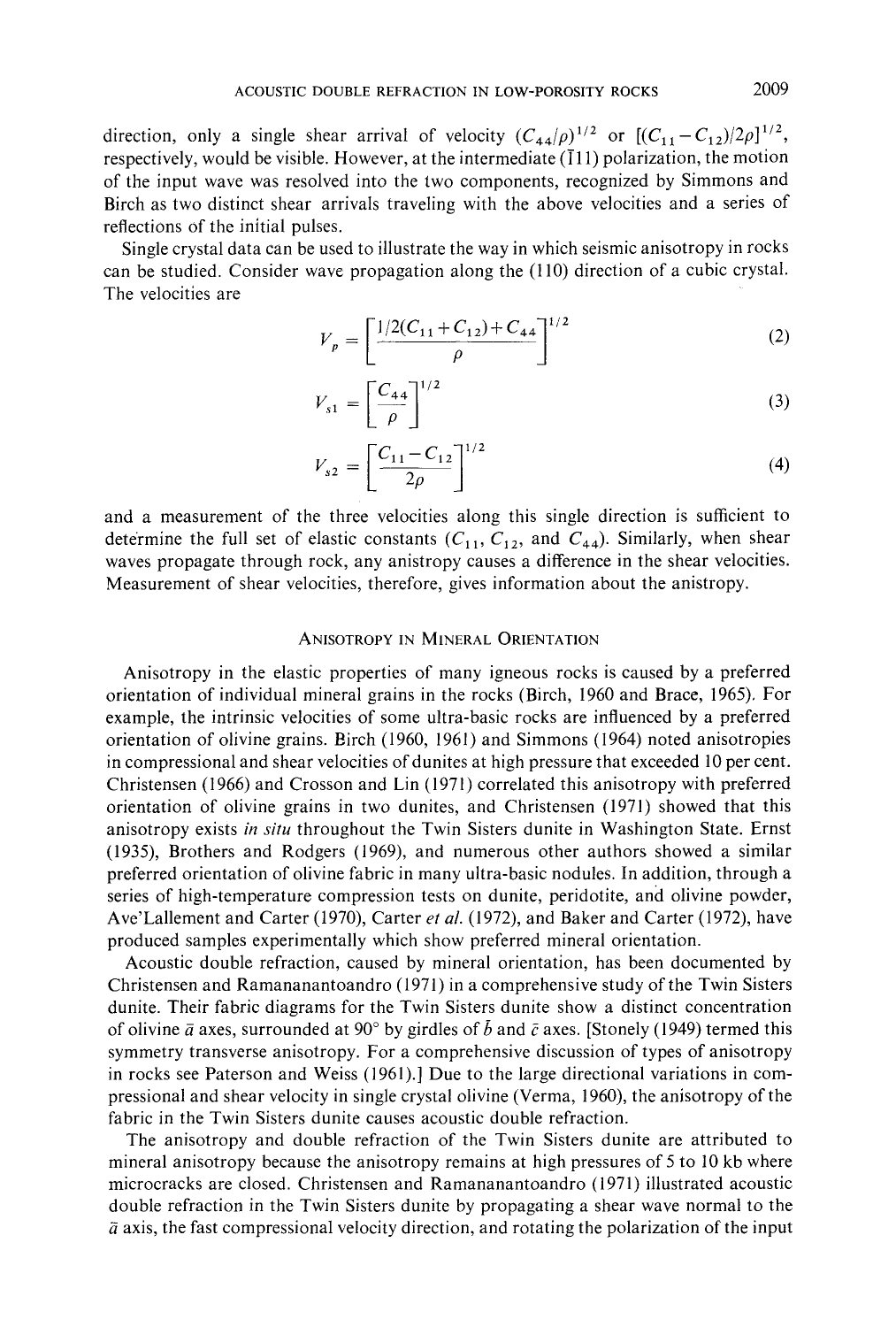and receiving transducers through a series of angles from parallel to the  $\vec{a}$  axis (0°) to perpendicular to the  $\bar{a}$  axis (90°). At 0°, one distinct shear arrival was evident. As the polarization of the transducers was rotated, the amplitude of this shear arrival decreased and reached zero at 90°; a second arrival of slower velocity was then evident. At intermediate orientations, both arrivals were visible but of lower amplitude. The double refraction is predicted from the theory of wave propagation in transversely isotropy elastic media.

Stoneley (1949) discussed wave propagation in a medium with transverse isotropy. The Christoffel equations are greatly simplified for this symmetry. Let the velocities be  $V_p$ ,  $V_{s1}$ ,  $V_{s2}$ , and let  $\psi$  be the angle between the propagation direction and the symmetry axis. In Nur's (1971) notation, the velocities are

$$
V_p = \left[\frac{A+B}{2\rho}\right]^{1/2} \tag{5}
$$

$$
V_{s1} = \left[\frac{A - B}{2\rho}\right]^{1/2} \tag{6}
$$

$$
V_{s2} = \left[\frac{C_{1212} \sin^2 \psi + V_{1313} \cos^2 \psi}{\rho}\right]^{1/2}
$$
 (7)

where

$$
A = C_{1111} \sin^2 \psi + C_{1313} + C_{3333} \cos^2 \psi \tag{8}
$$

$$
B = \{ [(C_{1111} - C_{1313}) \sin^2 \psi - (C_{3333} - C_{1313}) \cos^2 \psi ]^2 + 4(C_{1133} + C_{1313})^2 \sin^2 \psi \cos^2 \psi \}^{1/2}
$$
(9)

+4
$$
(C_{1133} + C_{1313})^2 \sin^2 \psi \cos^2 \psi
$$
<sup>1/2</sup>

and  $\rho$  is density. For propagation along the symmetry axis ( $\psi = 0$ ), the velocities are simply

$$
V_{p} = \left[\frac{C_{3333}}{\rho}\right]^{1/2}, \qquad V_{s1} = V_{s2} = \left[\frac{C_{1313}}{\rho}\right]^{1/2}
$$
 (10)

and for propagation normal to the symmetry axis

$$
V_p = \left[\frac{C_{1111}}{\rho}\right]^{1/2}, \qquad V_{s1} = \left[\frac{C_{1313}}{\rho}\right]^{1/2}, \qquad V_{s2} = \left[\frac{C_{1212}}{\rho}\right]^{1/2} \tag{11}
$$

For propagation normal to the concentration of  $\bar{a}$  axes in olivine, equation (11) applies. We note explicitly that two distinct shear arrivals are predicted by the Christoffel equation for all directions of propagation other than along the symmetry axis.

## GEOMETRICAL ANISOTROPY-MINERAL LAYERING

A second source of anisotropy in igneous rocks is the arrangement of the individual minerals; the particular example of layering is most important in the Earth. For example, Uhrig and Van Melle (1955) found that the compressional velocity normal to interbedded layers of clastic and carbonate sediments was 10 to 20 per cent less than that along the layers. Backus (1962) showed that this anisotropy was consistent with the theory of wave propagation through layered media in which the wavelength is much greater than the layer thicknesses. Layering of rocks *in situ* include not only sedimentary rocks but also basalt flows interbedded with pyroclastics or soils, rhythmic layering of igneous bodies typified by the Palisades Sill described by Walker (1969), and compositional layering in metamorphic rocks. Large scale mineral layering is recognized in the Earth's crust as a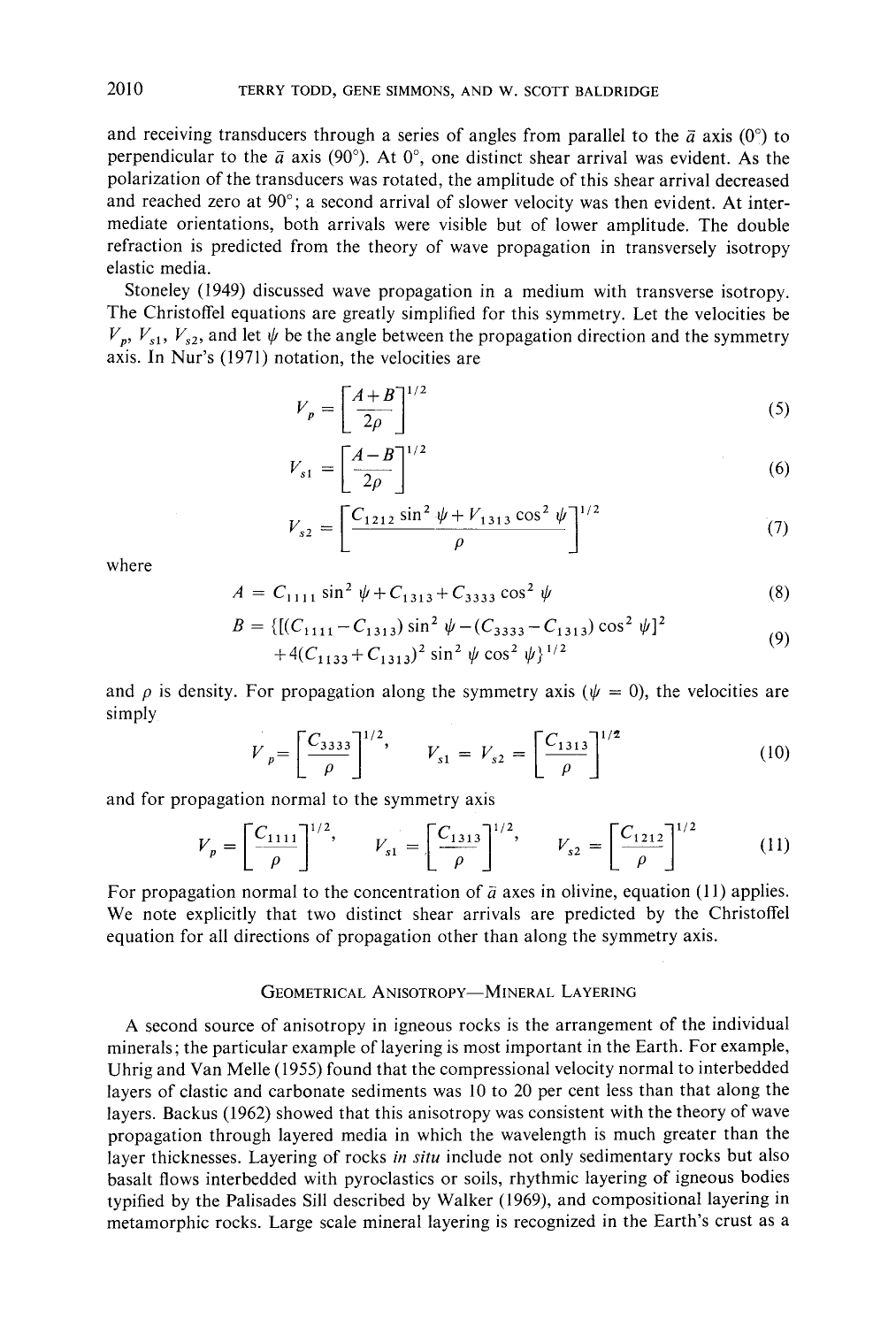6-km/sec layer above a 7-km/sec layer separated by the Conrad discontinuity. Smallerscale mineral layering occurs as alternating layers in laboratory samples of such mineral pairs as olivine-feldspar, wollastonite-diopside, and garnet-pyroxene.

All rocks with mineral layering should exhibit double refraction. The difference between the two shear arrivals depends on the relative thickness of the layers with respect to wavelength and the properties of the individual layers.

The theory of wave propagation in layered media is well developed (Brekhovskikh, 1960 and Backus, 1962). The velocities of waves in layered media depend on several parameters, including the elastic properties of the minerals in each layer, layer thickness  $(d)$ , and the wavelength ( $\lambda$ ) of the propagating wave. For the short wavelength limit,  $\lambda \ll a$ , the velocities are simply time averages through the layers, and velocities in each layer can simply be calculated from the *individual mineral elastic constants*. In this case,  $V_{s1}$  =  $V_{s2}$ . For the long wavelength limit  $\lambda \geq d$ , the solution is more complex, but has been solved by Backus (1962). The solution is similar to that for a transverse isotropic medium [equations (5), (6), and (7)] where the effective elastic constants involve averages over the elastic constants and densities of the individual layers. For propagation along the layers, two pseudo-shear waves are predicted. The velocity for polarization normal to the layering is always less than that for polarization parallel to the layering. For  $\lambda \approx d$ , the solution is extremely complex. Thomson (1950) gives the solution in terms of propagating matrices. Velocity solutions, requiring complete specification of layer thickness and boundary conditions, can be obtained numerically. Values of  $V_{s1}$  and  $V_{s2}$  are intermediate to those of the long and short wavelength limits. Two pseudo-shear waves of different velocity again exist.

## NATURALLY OCCURRING CRACK ANISOTROPY

The presence of microcracks in all low-porosity rocks significantly influences the values of elastic constants at low confining pressures (e.g., Adams and Williamson, 1923; Birch, 1960; Simmons, 1964; and Brace, 1965). An anisotropic distribution of microcracks generates anisotropy in values of effective elastic constants. Preferred orientations in crack distribution can result from primary features such as preferred mineral orientations (e.g., mica in a micaceous schist) where grain boundaries, cleavage, etc., are open cracks or from an anisotropic stress distribution acting on the rock after formation. For instance, because of extensive fracturing due to removal of overburden pressure by erosion, most granites are more intensely cracked in the horizontal plane than in any other plane (Jahns, 1943). The Chelmsford granite (Table 1) is a particularly good

| Description of Rock Samples of Chelmsford Granite<br>Modal analysis (Percentage of volume): |      |            |      |
|---------------------------------------------------------------------------------------------|------|------------|------|
|                                                                                             |      | Ouartz     | 34.4 |
|                                                                                             |      | Microcline | 36.3 |
| Plagioclase                                                                                 | 18.5 |            |      |
| Muscovite                                                                                   | 8.1  |            |      |
| <b>Biotite</b>                                                                              | 0.9  |            |      |
| Other                                                                                       | 1.0  |            |      |
|                                                                                             |      |            |      |

TABLE **<sup>l</sup>**

Density: 2.63 *g/cc* 

*Note:* The modal analysis is an average from three thin sections oriented in the rift, grain, and headgrain (2,700 points each).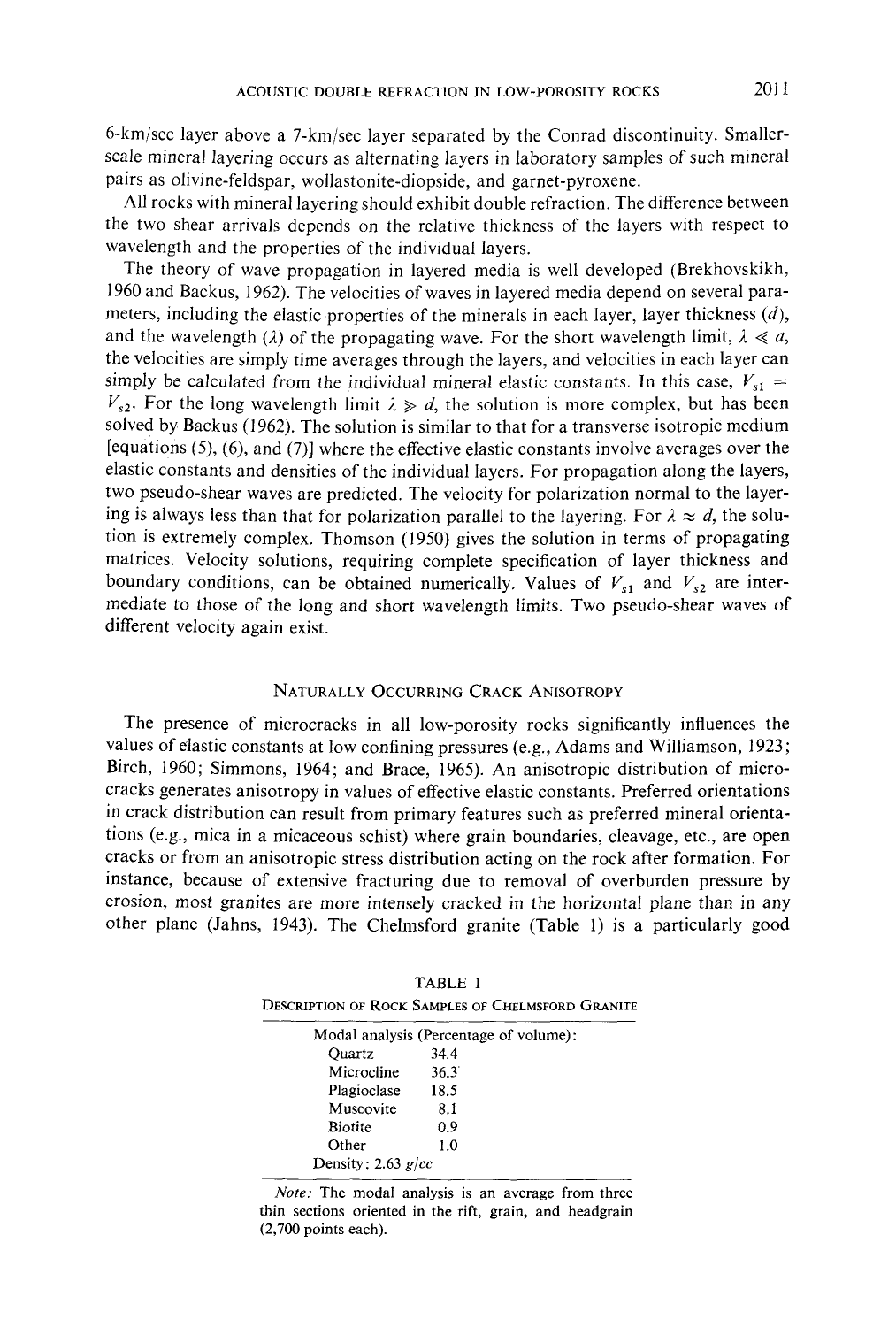example of both crack anisotropy resulting from stress fracturing and mineral orientation of mica. Peng and Johnson (1972) noted that cracks are preferentially oriented parallel to the horizontal rift plane  $(R)$  relative to either the grain  $(G)$  or headgrain  $(H)$  planes. The rift, grain, and headgrain are quarrying terms used to describe the easiest, intermediate, and most difficult directions for splitting. In the Chelmsford granite, the rift is perpendicular to the grain, but the headgrain can be chosen at any angle relative'to the rift or grain (Skehan *et al.* 1964). In our sample, the headgrain plane is normal to both the rift and grain planes. The intense cracking parallel to the rift is due to anisotropic stresses caused by the removal of overburden material by erosion. There are secondary, but much smaller, concentrations of cracks parallel to the grain and headgrain planes (Peng and Johnson, 1972). Splitting parallel to the grain plane is controlled by a concentration of



FIG. 1. Linear static compressibility *(Mb<sup>-1</sup>)* of Chelmsford granite normal to the rift (R), grain (G), and headgrain (H) planes.

microcracks lying between  $7^\circ$  and  $12^\circ$  of the grain plane (Peng and Johnson, 1972), a preferred orientation of mica (and thus cleavage cracks in mica) along the grain plane, and possible open cracks between mica flakes and adjacent minerals. A less pronounced concentration of cracks in the headgrain plane accounts for the ease of splitting along the grain surface relative to the headgrain surface.

The effect of crack anisotropy on the linear static compressibility of Chelmsford granite is illustrated in Figure 1. The sample used for these measurements was quarried about 50 ft directly beneath, and oriented with respect to, that of Peng and Johnson. The larger number of cracks perpendicular to the rift is manifested by a much larger compressibility at low pressures (about 130 per cent at  $P = 0$ ). At high pressure, where cracks are closed, the three linear compressibilities are the same. Peng and Johnson noted similar behavior in the value of Young's modulus for the Chelmsford granite.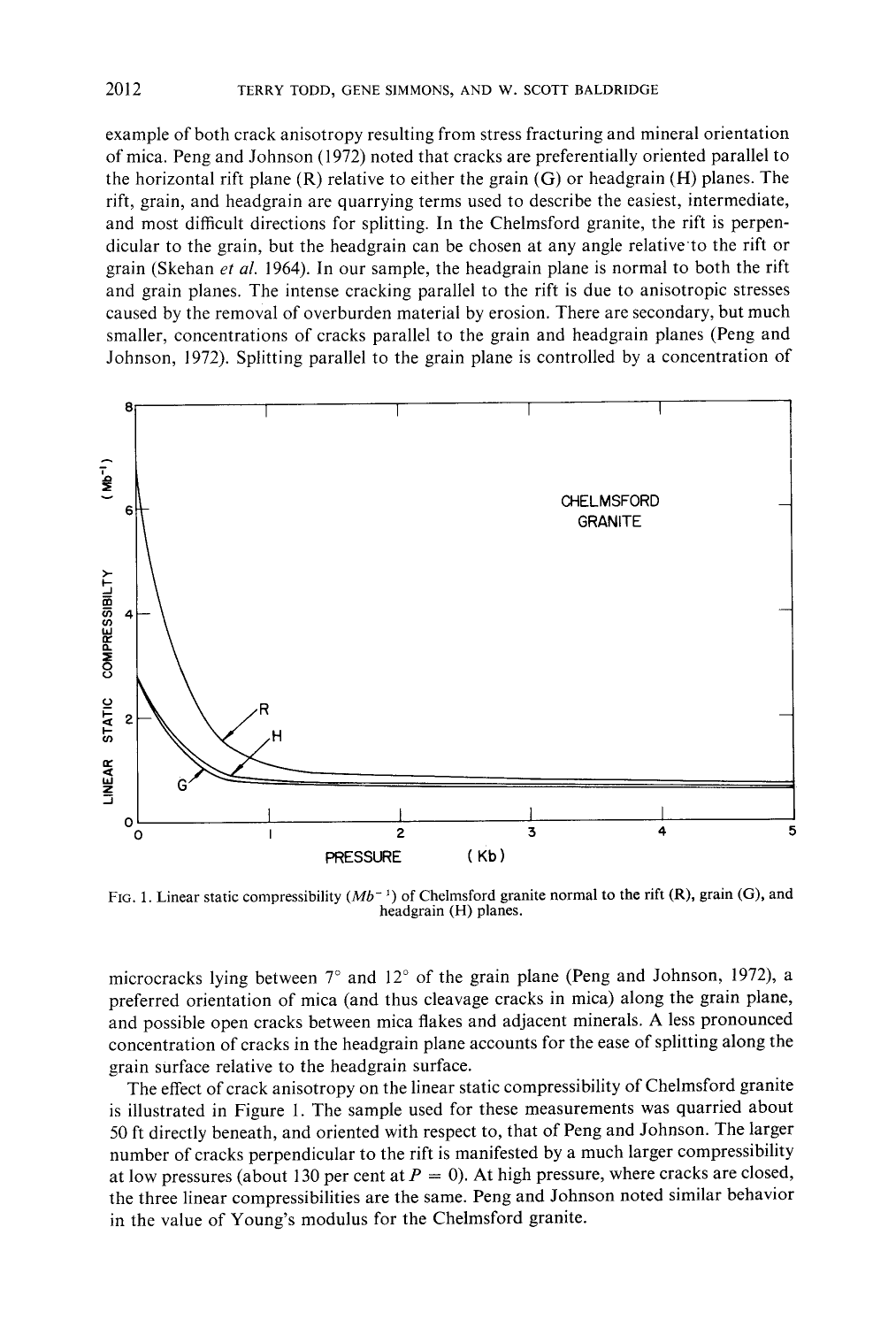An anisotropic crack distribution generates anisotropy in effective elastic constants and, hence, double refraction. The phenomenon of double refraction is illustrated in Figure 2 for the Chelmsford granite. A single sample was cored normal to the grain plane, the ends of the sample were ground parallel to  $\pm 0.001$  in, and the sample dried for 24 hr at 70°C in a vacuum oven. The sample was then jacketed with thin copper foil which was seated tightly to the sample at a pressure of 5 kb, and AC cut quartz transducers were fixed with epoxy to the copper end pieces. Shown in Figure 2 are a series of tracings of received shear waves that propagated perpendicular to the grain plane. Polarization of the transducers varied from normal to the headgrain plane  $(0^{\circ})$  to normal to the rift plane (90°). Because the propagation direction is normal to the grain plane and, hence, the concentration of mica flakes, shear waves of all polarizations are influenced in the same way by the mica. Thus, the only parameter influencing velocity differences is the anisotropy in crack distribution. The wave forms are shown at confining pressures of 50, 250, and 2,000 bars.



FIG, 2. Acoustic double refraction in Chelmsford granite. Tracings of shear arrivals are shown at 50, 250, and 2,000 bars for propagation normal to the grain, and transducer polarization at a series of angles between the normal to the headgrain  $(0^{\circ})$  and the normal to the rift  $(90^{\circ})$ .

At low pressure, two distinct arrivals are evident, a fast arrival for transducer polarization normal to the headgrain  $(0^{\circ})$  and a slower arrival for transducer polarization normal to the rift (90°). Both arrivals are visible at intermediate angles. Because of the concentration of crack poles parallel to the rift, the shear velocity normal to the rift is less than that normal to the headgrain. Increasing the pressure to 250 bars closes some fraction of the cracks and reduces the velocity difference between the two shear waves. At 2,000 bars, most cracks are closed and double refraction is barely visible. At still higher pressures, only one shear wave exists at all angles,  $0^{\circ}$  through  $90^{\circ}$ . Where all cracks are closed, anisotropy no longer exists, and the cause of double refraction is removed.

The effect of crack anisotropy on velocities has been treated theoretically by Nur (1971) by extending Walsh's (1965) concept of penny-shaped cracks to orientational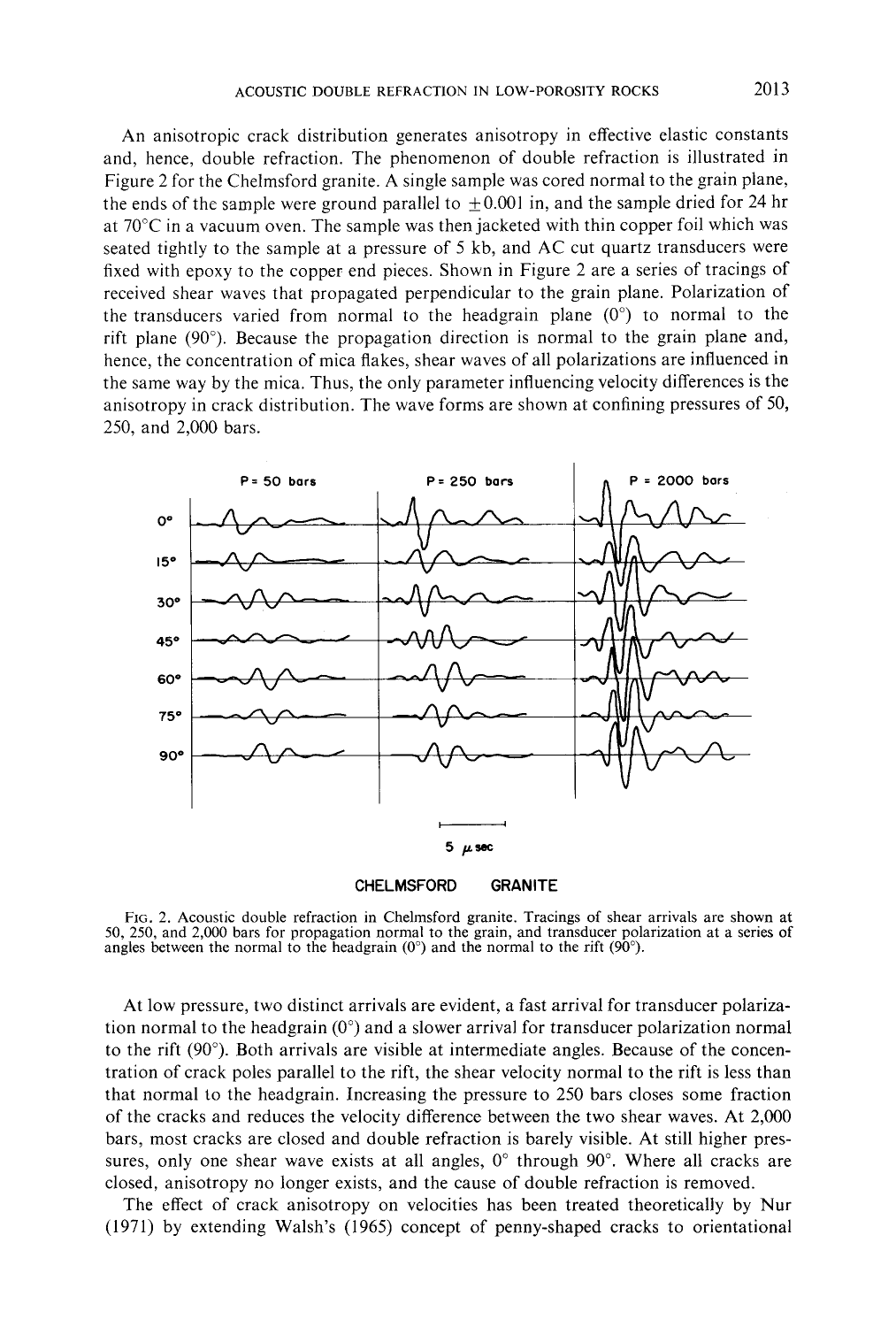distributions. Following the solutions given by Stoneley (1949) for a transverse isotropic medium, Nur obtained expressions similar to those given in equations (5), (6), and (7) with the important difference that now the effective elastic constants involve an integral tion over crack parameters. If the crack distribution is anisotropic, two pseudo-shear waves exist. The shear velocity is lowest for a direction normal to the greatest concentration of crack planes.

## STRESS INDUCED CRACK ANISOTROPY

Crack anistropy can be induced in rocks containing microfractures by the application of a nonhydrostatic stress field. The resulting anisotropy in crack distribution causes anisotropy in physical properties. The variation in compressional velocity induced by uniaxial stress has been studied for concrete (Jones, 1952) and several low-porosity igneous rocks (Shimozuru, 1955; Tocher, 1957; Matsushima, 1960; Valarovich *et aL,*  1963; Nur and Simmons, 1969a; and Thill, 1972). Cracks oriented normal to the stress axis are closed by a uniaxial stress; velocity, therefore, increases with stress until stresses near the fracture strength, C, are reached. At stresses near C, the large increase in crack density causes the velocity to decrease slightly. On the other hand, cracks aligned parallel to the stress axis are relatively unaffected by the axial stress until new cracks are formed at stress about  $C/2$ ; velocities, therefore, only increase slightly with stress for stresses less than *C/2.* At stresses near C/2, for unconfined laboratory samples, either new cracks begin to form parallel to the stress axis or pre-existing cracks along the stress axis are opened further (Brace *et al.,* 1966). Therefore, at stress greater than C/2, the velocity normal to the stress axis decreases steadily with increasing stress until the rock fractures. However, in the Earth, dilatancy probably cannot occur because of confining pressures. The anisotropy in stress values probably does not exceed 100 to 200 bars for tectonic regions (e.g., Wyss and Molnar, 1972; Aki, 1967). The critical observation is this: cracks normal to the stress axis close, but cracks parallel to the stress axis are relatively unaffected by uniaxial stress. Thus, velocities increase parallel to the axis but are relatively unaffected normal to the axis.

The effect on shear velocity of stress-induced anisotropy in crack distribution has been studied by Nur and Simmons (1969a). They used the Barre granite which is isotropic in both physical properties and crack distribution, even at low confining pressures. By applying a uniaxial stress, they created a plane of low crack density (transverse anisotropy). This symmetry is the same as that occurring naturally in the Chelmsford granite. Their observations of induced double refraction are therefore similar to those we have outlined above for the Chelmsford granite.

The theoretically predicted effect of stress on the elastic properties of rocks containing microcracks is included in Nur's (1971) paper. Nut has derived expressions for velocities under hydrostatic pressure, for velocities across axes of uniaxial stress, and for velocities along axes of uniaxial stress in the Barre granite, and has found that his theory adequately describes velocity variations under both hydrostatic pressure and uniaxial stress. In particular, the observed double refraction was well described by the theoretical expressions.

## IN-SITU ANISOTROPY

*In-situ* velocity anisotropy has previously been reported. Among the first to notice two distinct shear arrivals associated with horizontally *(SH)* and vertically *(SV)* polarized shear waves traveling through the interior of the Earth, were Neumann (1930) and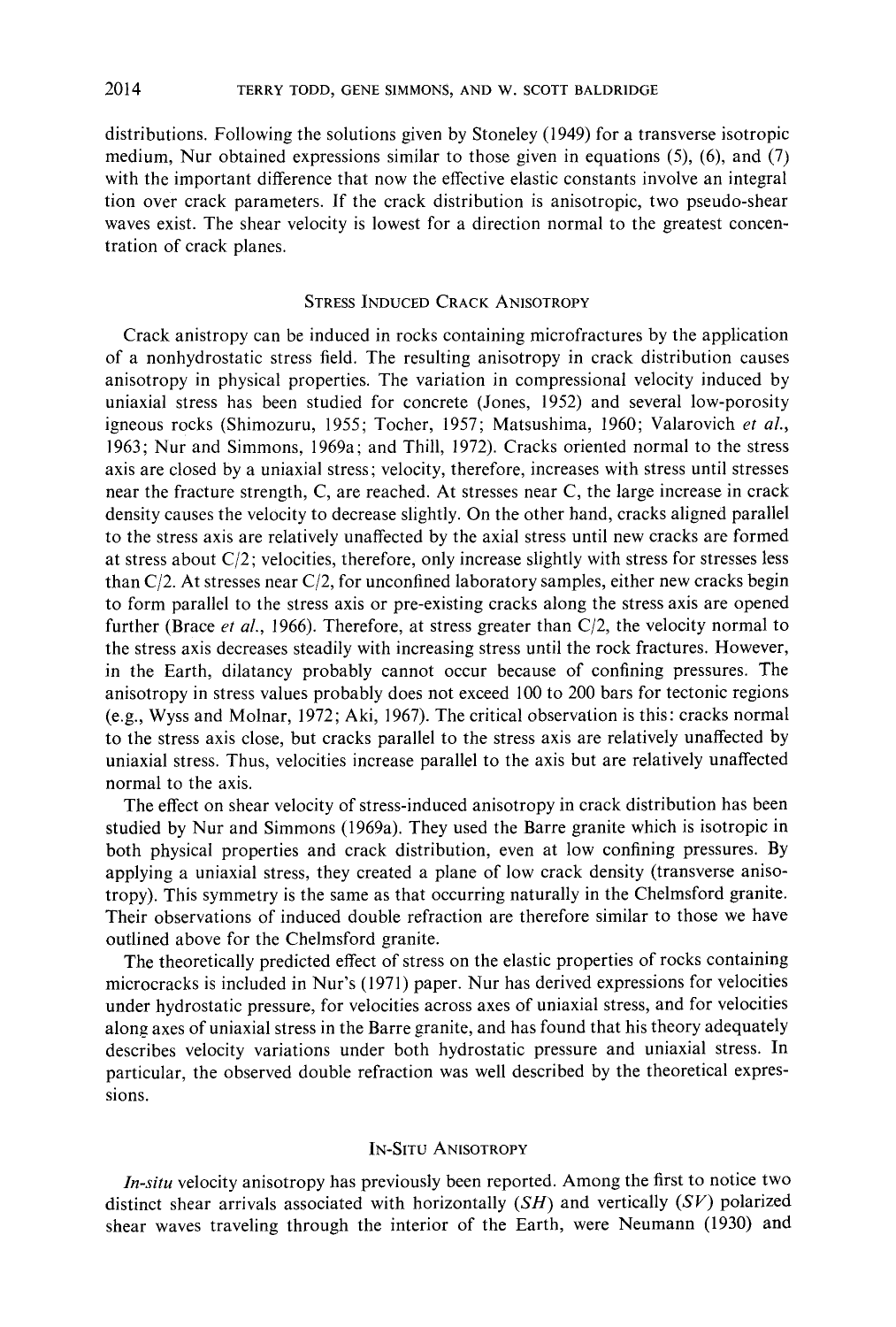Byerly (1934, 1938). For instance, for an earthquake occurring off the California coast in 1934, Byerley (1938) noted an *SV* arrival approximately 14 sec after the *SH* arrival on a seismogram recorded in Massachusetts. This particular example of double refraction *in situ* is difficult to interpret in terms of anisotropy in the deep crust or upper mantle because the path of propagation is extremely complex. East-west variations in heat flow (Horai, 1969), velocity structure (Herrin, 1969), and seismic attenuation (Solomon, 1972) are evident across the continental block of North America; however, the differences in *SH* and *SV* arrival times do suggest that mineral anisotropy occurs in the upper mantle beneath the U.S. This fact is further substantiated by McEvilly (1964) and Brune (1969) who report anomalous low-phase velocities for Rayleigh waves *(SV)* when compared with phase velocities for Love waves *(SH)* in the central U.S.

In addition to anisotropy in continental structure, seismic anistropy has also been reported in oceanic areas. In a number of refraction surveys in the Pacific Basin, Hess (1964), Christensen (1969), Raitt *et al.* (1969), Raitt (1969), and Keen and Barret (1971) report azimuthal variations of 0.3 to 0.6 km/sec in compressional velocity. They interpret this anisotropy in terms of preferred orientation of olivine fabric. However, they have not yet measured shear velocities. If anisotropy is present, it will cause double refraction. Shear velocities, therefore, provide an additional method for both verifying the existence of such anisotropy and interpreting the anisotropy in terms of the elastic properties of the upper mantle.

A particularly intriguing example of ADR has been reported by Bentley (1972). During an ultrasonic velocity-logging experiment to depths of 1,550 m in the Antarctic ice sheet, he noted anisotropies in compressional and shear velocities. He attributed the anisotropy to one, and in some cases two, directions of preferred orientation of the ice crystals. The alignment of ice crystals is a common phenomenon throughout the ice sheet in Antarctica (Bentley, 1972). Kamb (1972) has shown that the preferred orientation is stress induced.

There are several *in situ* observations of double refraction caused by anisotropy in mineral layering and crack distribution. For instance, Jolly (1956) has investigated the propagation of *SV* and *SH* waves through a uniform section of shale. The shale, having a dense concentration of horizontally oriented cracks, in addition to mineral layering, provides an ideal transverse isotropic medium. At shallow depths (< 100 m) the *SV* wave was 50 to 100 per cent slower than the *SH* wave; the difference in the two shear velocities decreased with depth. Crack orientation and mineral layering evidently controlled the difference in the shear velocities at shallow depths.

Layering occurs on a larger scale across extensive areas of the Earth and lunar surfaces in the form of one or more layers of basalts or breccias. In earthquake seismology, one propagates shear waves of wavelength on the order of kilometers through the Earth and Moon. Shear waves traveling through layers of such thickness should exhibit double refraction. If the mare surface is covered with layered basalts and breccias, two shear arrivals should be evident on seismograms recorded from natural or man-made impacts on the lunar surface. Any observed ADR can be used to study layered structure on the lunar surface.

Because nonuniform stress causes anisotropy in crack distribution and, therefore, anisotropy in compressional velocity, Tocher (1957) suggested that compressional velocity measurements near fault zones can be used to monitor stress changes. Eisler (1969), Aki *et al.* (1970), and Kanamori (1970) have followed this suggestion and interpreted velocity changes *in situ* in terms of stress build up. However, because of the inherent problems, mentioned previously, in interpreting compressional velocity in terms of the degree of saturation, pore pressure, and composition, extreme caution must be taken in the interpretation of compressional data.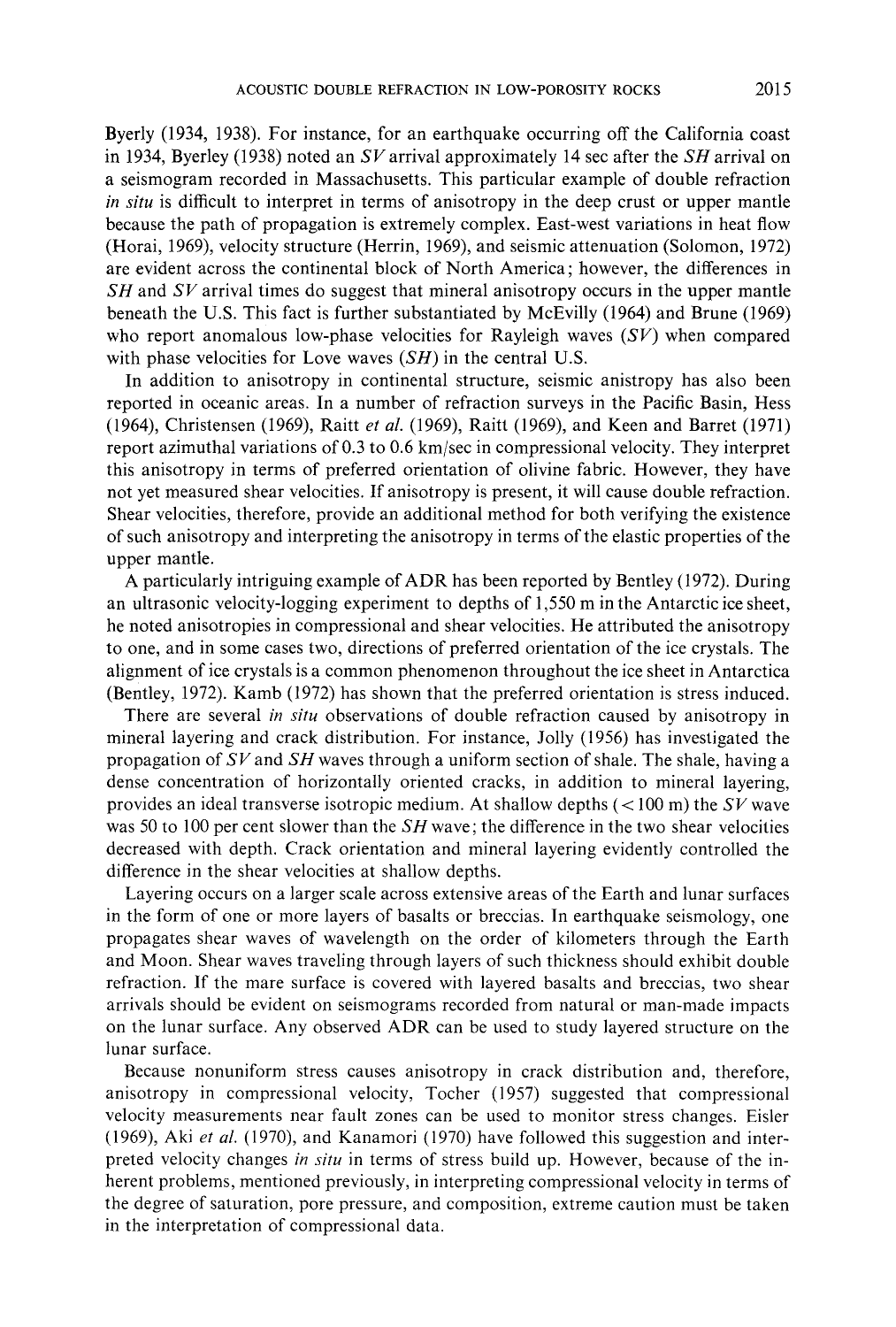We suggest that the key to observing crack closure under stress lies with shear velocity measurements at more than one polarization. For instance, a number of authors (Wyss and Molnar, 1972 and Aki, 1967) suggest that anisotropy in stress values in excess of 100 to 200 bars is unlikely in the crust. The stress drops associated with earthquakes induced by these stresses is one to two orders of magnitude less than the stresses. Using these stresses and the laboratory data of Nur and Simmons (1969a) for stress-induced shear velocity anisotropy in granite, we should expect shear velocity anisotropy of about 0.2 km/sec, or about 8 per cent difference in the two shear velocities at 200 bars. The corresponding velocity differences for two-compressional waves normal and parallel to the stress axis is 13 per cent at 200 bars for completely dry rocks. Although the *SH* and *SV* shear velocity measurements are not quite as sensitive to anisotropy as are the two perpendicular compressional velocity measurements, the difference between the shear velocities along a single propagation path carries only information about anisotropy. The difference in the *SH* and *SV* arrivals is not affected in any way by the saturation or compositional variation. Any anisotropy is due solely to the closing of cracks in the rock. A measurement of the difference between the *SH* and *SV* velocities near a source of stress build-up describes only the stress acting on the rock.

#### **DISCUSSION**

In the laboratory, we have considered the effects of crack and mineral anisotropy on the propagation of shear waves through rocks on samples chosen specifically for their anisotropy. How do we apply the laboratory observations to the interpretation of anisotropy *in situ?* For instance, if anisotropy is present in both crack distribution and mineralogy, how do we separate the two sources of anisotropy ? To answer these questions, we consider a simple example.

The Chelmsford granite contains both crack anisotropy (i.e., cracks preferentially oriented parallel to the rift) and mineral anisotropy due to mica orientation (parallel to the grain). Both of these sources of anisotropy influence shear velocities. In Figure 3 we have plotted the shear velocities for propagation perpendicular to the headgrain and polarization normal to the rift  $(V_{S_{HR}})$  and to the grain  $(V_{S_{HG}})$  planes. The value of  $V_{S_{HR}}$ should be most sensitive to the intense concentration of cracks in the rift, the value of  $V_{S_{HG}}$  should be sensitive to the mica concentration in the grain. At low pressures cracks are open, and the effect of the dense crack concentration in the rift dominates the effect of mica orientation; thus,  $V_{S_{HB}} < V_{S_{HG}}$ . At higher pressures the cracks are closed, and the effect of the intrinsically lower velocity perpendicular to the mica cleavage dominates that of cracks; thus,  $V_{S_{HR}} > V_{S_{HG}}$ . At low pressures the crack distribution is more important in determining shear velocities: at high pressures cracks are closed, and the effect of mineral anisotropy dominates. Thus, measuring shear velocity under hydrostatic pressure separates crack and mineral anisotropy.

Now consider the same experiment *in situ*, where the Earth acts as a pressure vessel. Jolly (1956) has measured shear velocities in shale. Shale is a prime example of a rock with both crack and mineral anisotropy. Jolly found a large difference (50 to 100 per cent) in *SH* and *SV* velocities at shallow depths; the difference decreased at greater depth. To interpret these results, consider the effect on cracks and mineral layering due to the increase in pressure with depth in the Earth. Cracks close with depth (pressure), but mineral layering is unaffected. The large difference between *SH* and *SV* velocities near the surface is due mainly to dense concentration of horizontally oriented cracks. With depth the cracks close, and the difference between *SH* and *SV* velocities approaches the value expected solely for mineral layering. Thus, because the Earth provides a graded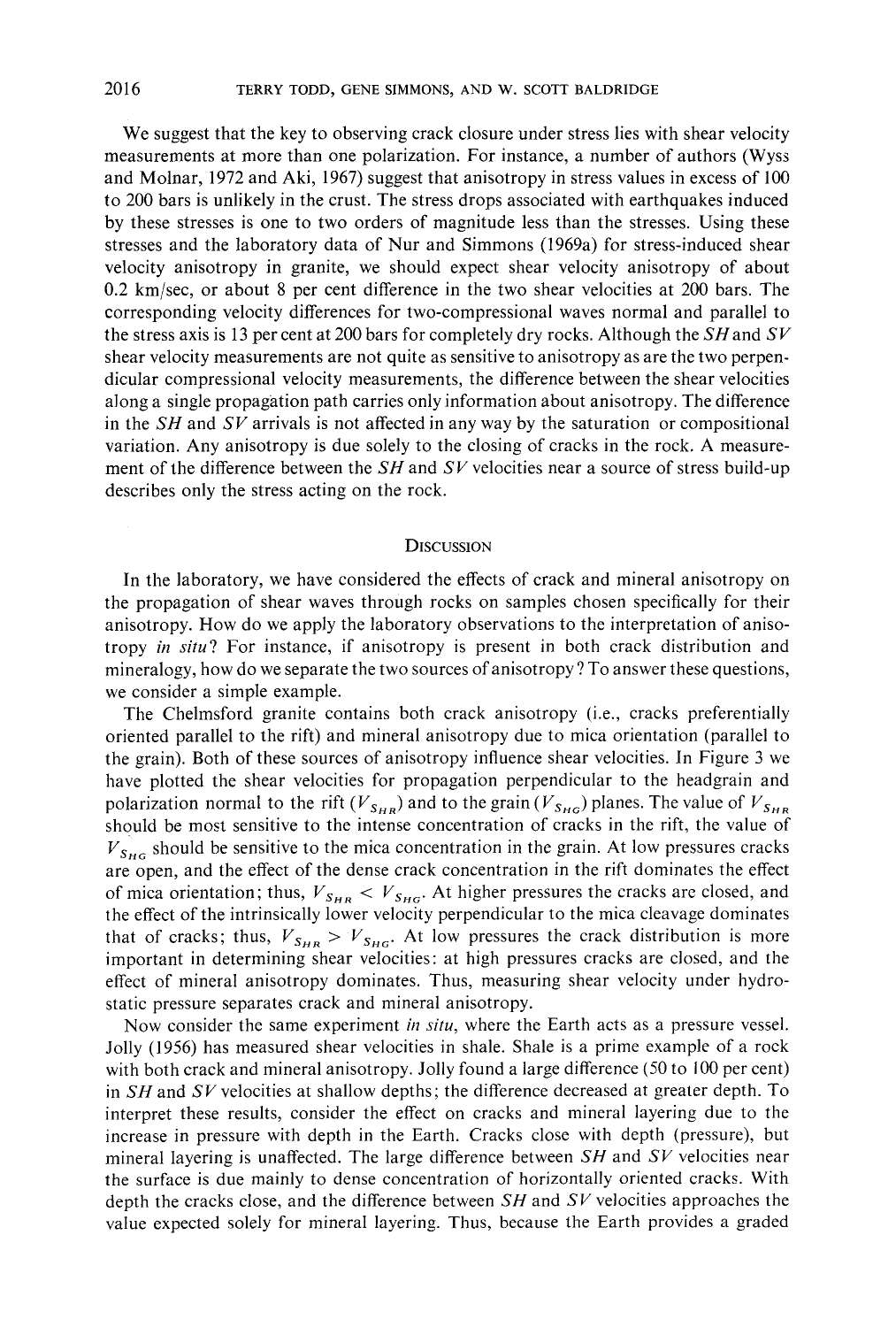pressure scale with depth, we can carry out the same experiment *in situ* that we did with Chelmsford granite in the laboratory. We can, therefore, separate the sources of anisotropy.

It follows then that anisotropy for a given lithological unit which varies with depth is crack anisotropy. In the same way, anisotropy which does not vary with depth is mineral anisotropy. Finally, any anisotropy at depths where pressure is greater than 1 or 2 kb is certainly mineral anisotropy, for, at such pressure, all cracks are closed.



FIG. 3. Shear velocity normal to the headgrain plane as a function of pressure to 5 kb in the Chelmsford granite. Velocity profiles are shown for transducer polarization normal to the grain  $(V_{SHG})$  and rift *(V<sub>SH6</sub>)* planes.

#### **CONCLUSIONS**

Previously, most authors (e.g., Simmons, 1964) have reported only one shear velocity for a given propagation direction in rocks. It has now become evident that a single shear velocity value does not fully describe shear-wave propagation in a given direction for anisotropic rocks. The difference in the two shear velocities for waves having the same propagation path and perpendicular polarizations can exceed 10 per cent. Thus, in rock samples with anisotropy in crack and mineral distribution, more than a single shear velocity measurement must be obtained in each propagation direction in order that the velocities completely describe the elastic behavior of the rock.

Recognizing the fact that shear velocities carry information about anisotropy, crack and mineral anistropy in the Earth's crust and mantle and in the lunar interior can be studied using shear waves. In particular, much information can be obtained from shear velocity measurements of mineral anisotropy in the Earth's upper mantle: mineral layering in terrestrial and lunar volcanic rocks, naturally occurring crack anisotropy in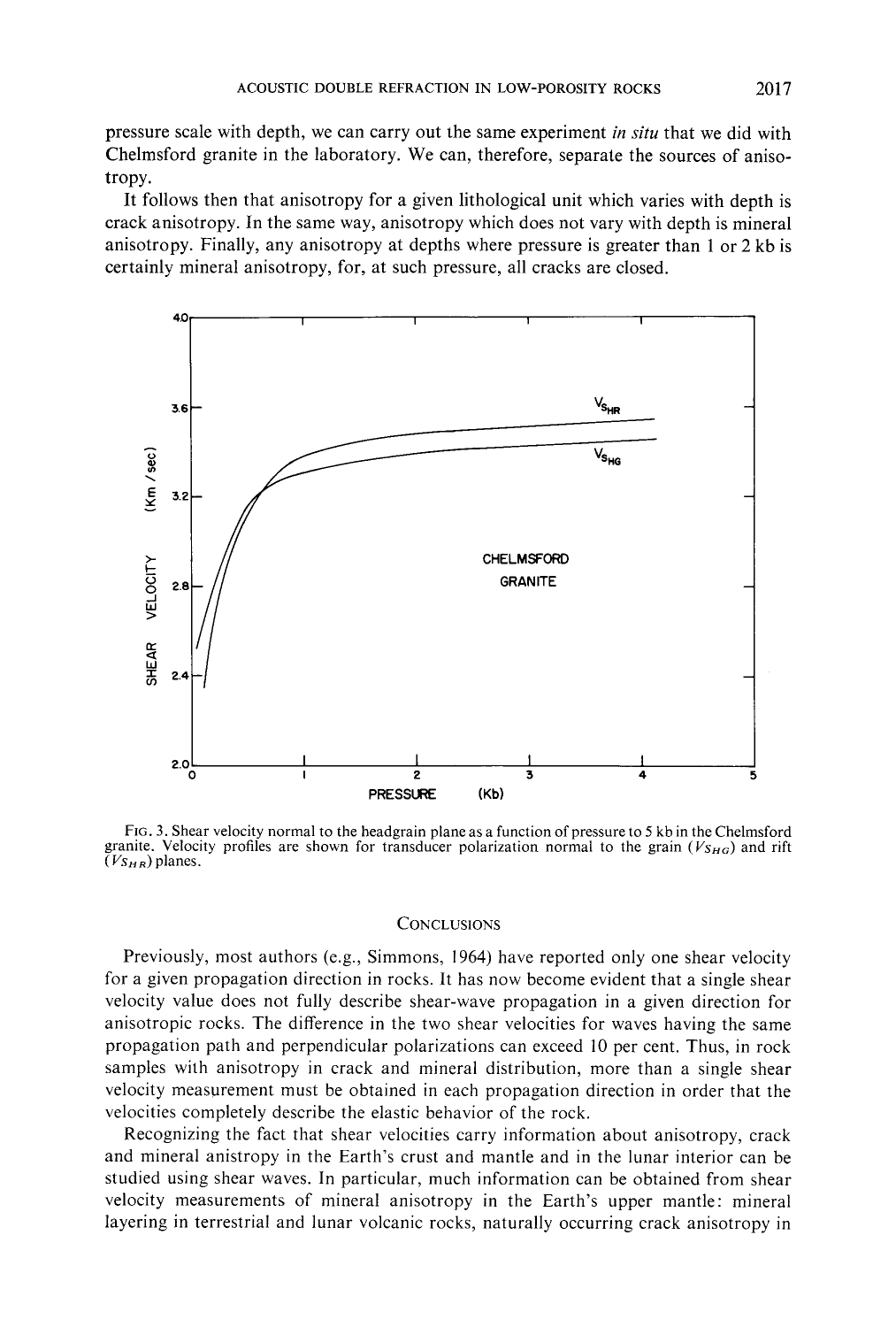**granites and shales, and stress-induced crack anisotropy in areas of the Earth's crust under stress.** 

#### **ACKNOWLEDGMENTS**

We wish to thank Dorothy Richter for her analysis of our rock samples, Herbert Wang for his valuable advice throughout the course of this work, and NASA Contract NGR-22-009-540 for support of this work. We are especially grateful to Andrew Fletcher, H. E. Fletcher Co., North Chelmsford, Massachusetts, for supplying the Chelmsford granite samples.

## **REFERENCES**

- Adams, L. H. and E. D. Williamson (1923). The compressibility of minerals and rocks at high pressure, *J. Franklin Inst.* 195,475-529.
- Aki, K. (1967). Scaling law of seismic spectrum, *J. Geophys. Res.* 72, 1217-1231.
- Aki, K., T. De Fazio, P. Reasenberg, and A. Nur (1970). An active experiment with earthquake fault for an estimation of the *in situ* stress, *Bull. Seism. Soc. Am.* 60, 1315-1336.
- Ave'Lallement, H. G. and N. L. Carter (1970). Syntectonic recrystallization of olivine and modes of flow in the upper mantle, *Bull. Geol. Soc. Am.* 81, 2203-2220.
- Backus, G. E. (1962). Long wave elastic anisotropy produced by horizontal layering, *J. Geophys. Res.*  67, 4427-4440.
- Baker, D. W. and N. L. Carter (1972). Seismic velocity anisotropy calculated for ultramafic minerals and aggregates, in *Flow and Fracture of Rocks, Geophys. Monograph 16,* 157-166, American Geophysical Union, Washington, D.C.

Bentley, C. R. (1972), Seismic wave velocities in anisotropic ice: a comparison of measured and calculated values in and around the deep drill hole at Byrd Station, Antarctica, *J. Geophys. Res.* 77, 4406-4420.

- Birch, F. (1960). The velocity of compressional waves in rocks to 10 kilobars, part *1, J. Geophys. Res.* 65, 1083-1102.
- Birch, F. (1961). The velocity of compressional waves in rocks to 10 kilobars, part *2, J. Geophys. Res.* 66, 2199-2224.
- Brace, W. F. (1965). Some new measurements of linear compressibility of rocks, *J. Geophys. Res.* 70, 391-398.
- Brace, W. F., B. W. Paulding, and C. Scholz (1966). Dilatancy in the fracture of crystalline rock, J. Geophys. Res. **71**, 3939-3954.
- Brekhovskikh, L. M. (1960). *Waves in Layered Media,* R. T. Beyer, Editor, (transl. by D. Leiberman), Academic Press, New York.
- Brothers, R. N. and K. A. Rodgers (1969). Petrofabric studies of ultra-mafic nodules from Aukland, New Zealand, *J. Geol.* 77, 452-465.
- Brune, J. N. (1969). Surface waves and crustal structure, in *The Earth's Crust and Upper Mantle, Geophys. Monograph 13,* 230-242, American Geophysical Union, Washington, D. C.
- Byerly, P. (1934). The Texas earthquake of August 16, 1931, *Bull. Seism. Soc. Am.* 24, 81 99.
- Byerly, P. (1938). The earthquake of July 6, 1934: amplitudes and first motion, *Bull. Seism. Soc. Am.* 28, 1-13.
- Carter, N. L., D. W., Baker, and R. P. George, Jr. (1972). Seismic anisotropy, flow, and constitution of the upper mantle, in *Flow and Fracture in Rock, Geophys. Monograph 16*, 167–190, American Geophysical Union, Washington, D. C.
- Christensen, N. I. (1966). Elasticity of ultrabasic rocks, J. *Geophys. Res.* 71, 5921-5931.
- Christensen, N. I. (1971). Fabric, seismic anisotropy, and tectonic history of the Twin Sisters Dunite, Washington, *Bull. Geol. Soc. Am.* 82, 1681-1694.
- Christensen, N. I. and R. S. Crosson (1968). Seismic anisotropy in the upper mantle, *Tectonophysics 6,*  93-107.
- Christensen, N. I. and R. Ramananantoandro (1971). Elastic moduli and anisotropy of dunite to 10 kilobars, *J. Geophys. Res.* 76, 4003-4010.
- Crosson, R. S. and N. I. Christensen (1969). Transverse anisotropy of the upper mantle in the vicinity of the Pacific fracture zones, *Bull. Seism. Soc. Am.* 59, 59-72.
- Crosson, R. S. and J. W. Lin (1971). Voigt and Reuss prediction of anisotropic elasticity of dunite, *J. Geophys. Res.* 76, 570-578.
- Eisler, J. D. (1969). Investigation of a method for determining stress accumulation at depth, 2, *Bull. Seism. Soc. Am.* 59, 43-58.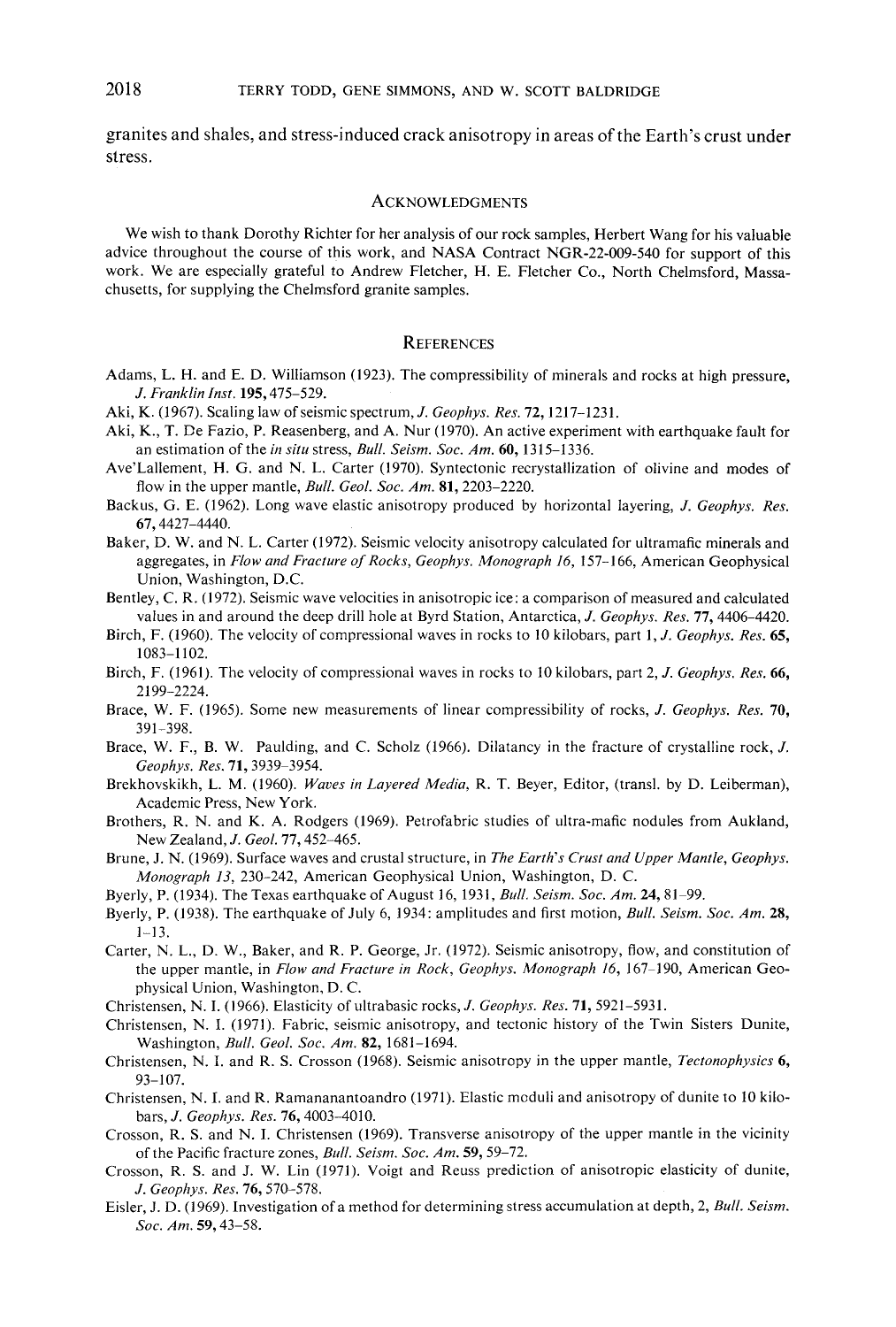- Ernst, T. (1935). Olivinknollen der basalte als bruchstuche alter olivinfelse, *Nachr. Acad. Wiss. Gottingen, Math-Physik. Kl., N,F., Fachgr.* 4, 1,147-154.
- Hearmon, R. F. S. (1961). *An Introduction to Applied Anisotropic Elasticity,* Oxford University Press, Oxford, 136 pp.
- Herrin, E. (1969). Regional variations in P-wave velocity in the upper mantle beneath North America, in *The Earth's Crust and Upper Mantle, Geophys. Monograph 13, 242-246, American Geophysical* Union, Washington, D.C.
- Hess, H. (1964). Seismic anisotropy in the uppermost mantle under oceans, *Nature* 203, 629-631.
- Horai, K. (1969). Cross-covariance analysis of heat flow and seismic delay times for the earth, *Earth Planet. Sci. Lett.* 7, 213-220.
- Jahns, R. H. (1943). Sheet structure in granites: its origin and use as a measure of glacial erosion in New England, *J. Geol.* 51, 71-98.
- Jolly, R. N. (1956). Investigation of shear waves, *Geophysics* 21,905-938.
- Jones, R. (1952). A method of studying the formation of cracks in a material subjected to stress, *Brit. J. Appl. Phys.* 3, 229-232.
- Kamb, B. (1972). Experimental recrystallization of ice under stress, in *Flow and Fracture of Rocks, Geophys. Monograph 16,* 211-241, American Geophysical Union, Washington, D.C.
- Kanamori, H. (1970). Recent developments in earthquake prediction research in Japan, *Teetonophysics 9,*  291-300.
- Keen, C. E. and D. L. Barrett (1971). A measurement of seismic anisotropy in the northeast Pacific, *Can. J. Earth Sci.* 8, 1056-1064.
- Matsushima, S. (1960). Variation of the elastic wave velocities of rocks in the process of deformation and fracture under high pressure, *Disaster Prevention Res. Inst., Kyoto Univ., Bull.* 32, 1-8.
- McEvilly, T. V. (1964). Central U.S. crust-upper mantle structure from Love and Rayleigh wave phase velocity inversion, *Bull. Seism. Soe. Am,* 54, 1997-2015.
- Neumann, F. (1930). An analysis of the S-wave, *Bull. Seism. Soe. Am.* 20, 15-32.
- Nut, A. (1971). Effect of stress on velocity anisotropy in rocks with cracks, *J. Geophys. Res.* 76, 2022-2034.
- Nur, A. and G. Simmons (1969a). Stress-induced velocity anisotropy in rock: An experimental study, *J. Geophys. Res.* 74, 6667-6674.
- Nur, A. and G, Simmons (1969b). The effect of saturation on velocity in low porosity rocks, *Earth Planet. Sci. Lett.* 7, 183-193.
- Paterson, M. S. and L. E. Weiss (1961). Symmetry concepts in the structural analysis of deformed rocks, *Bull. Geol. Soc. Am.* 72, 841-882.
- Peng, S. and A. M. Johnson (1972). Crack growth and faulting in cylindrical specimens of Chelmsford granite, *Intern. J. Rock Mech. Min. Sci.* 9, 37-86.
- Raitt, R. W. (1969). Anisotropy in the upper mantle, in *The Earth's Crust and Upper Mantle, Geophys. Monograph 13,250-256,* American Geophysical Union, Washington, D.C.
- Raitt, R. W., G. G. Shor, Jr., T. J, G. Francis, and G. B. Morris (1969). Anisotropy of the Pacific upper mantle, *J. Geophys. Res.* 74, 3095-3109.
- Shimozuru, D. (1955). Elasticity of rocks under initial stresses, with special reference to the fracture problem, *Bull. Earthquake Res. Inst., Tokyo Univ.* 33, 437-450.
- Simmons, G. (1964). The velocity of shear waves in rocks to 10 kilobars, *I, J. Geophys. Res.* 69, 1123-1130.
- Simmons, G. and F. Birch (1963). Elastic constants of pyrite, *J Appl. Phys.* 34, 2736-2738.
- Skehan, J. W., W. J. Keating, R. J. Robinson, and J. B. LeMasurier (1964). Symposium on quarrying in Massachusetts, in *Economic Geology in Massachusetts,* O. C. Farguhar, Editor, University of Massachusetts Graduate School, 141-160.
- Solomon, S. C. (1972). Seismic wave attenuation and partial melting in the upper mantle of North America, *J. G eophys. Res.* 77, 1483-1502.
- Stoneley, R. (1949). The seismological implications of aeolotropy in continental structure, *Royal Astron. Soe. Monthly Notices, Geophys. Suppl.* 5, 343-353.
- Thill, R. E. (1972). Acoustic methods for monitoring failure in rocks, paper presented at 14th Symposium on Rock Mechanics, Pennsylvania State University.
- Thomson, W. T. (1950). Transmission of elastic waves through a stratified solid medium, *J. Appl. Phys.*  21, 89-93.
- Tilmann, S. E. and H. F. Bennett (1972). The use of ultrasonic birefringence as a positive indicator of seismic anisotropy, *Abstracts with Programs, Geol. Soc. Am., 1972 Annual Meetings* 4, 691.
- Tocher, D. (1957). Anisotropy of rocks under simple compression, *Trans. Am. Geophys. Union* 38, 89-94. Todd, T. and G. Simmons (1972). Effect of pore pressure on velocity of compressional waves in low porosity rocks, *J. Geophys. Res.* 77, 3731-3743.
- Uhrig, L. F. and F. A. Van Melle (1955). Velocity anisotropy in stratified media, *Geophysics* 20, 774-779.